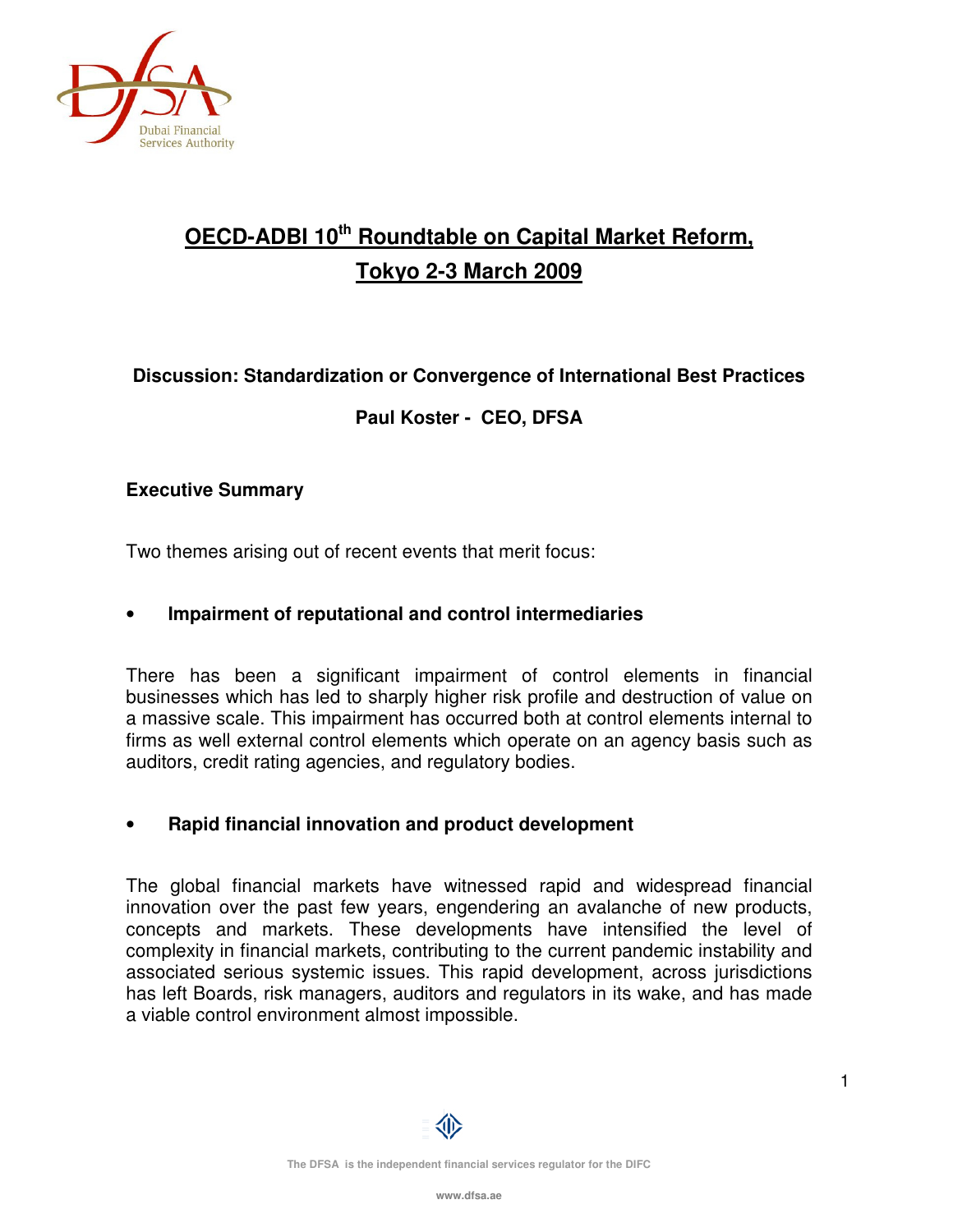

Issues that arise for discussion from these two themes include the following;

- **Market early warning systems & review of new products /trends:**  Markets should be monitored to identify the emergence of new trends in products or markets which are significant enough to alter the prevalent riskreturn paradigm or exacerbate the risk profile. This should be implemented on a multi-lateral level with a detailed set of criteria that will alert regulators to potential risks at an early stage.
- **Widening regulatory oversight.** It is imperative that all systemically important components of the financial system have the adequate regulatory oversight, irrespective of the type of investor being served. This will enable better monitoring of financial risks assumed by entities which are capable of a systemic impact.
- **Education and culture.** Reputational intermediaries need to enhanced and retooled so that they are adequately equipped to better understand new financial products and their risk implications. In addition, the culture transformation needs to occur that reinforces the importance of controls, restore the balance of control elements vis-à-vis business drivers in financial entities and the justification of resource allocation to that area.
- **Regulatory co-operation.** Regulators need to act across borders and they need to this in seeking to address issues around product development. This will need co-ordination, allocation of responsibilities and actionable abilities.
- **Transparency.** More disclosure will help but there is a need for caution; there is a tipping point as to the usefulness of transparency beyond which it is arguable that it actually becomes detrimental to the market. (IFRS standards)

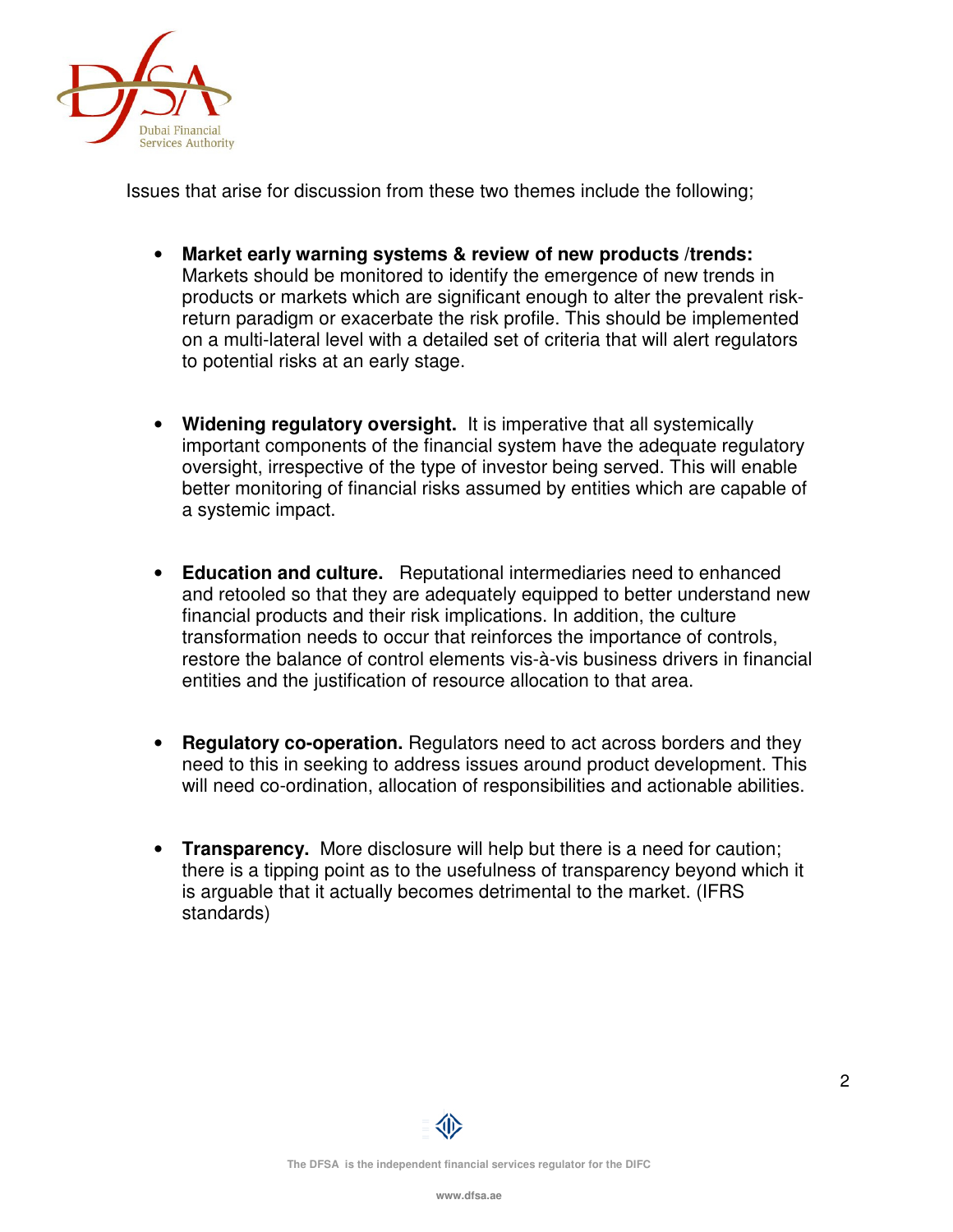

# **Two proposals for discussion in addressing these issues**

- A global task force is created and permanently put in place to provide timely analysis of market developments and identification of actions that need to be taken
- The ongoing education of Board members and regulators becomes a statutory requirement.

#### **Key issues for discussion**

The main causes for the devastation witnessed in the global markets over the last six months can be traced to the concepts which form the topic of this session. The adverse impact of the risks spawned by unregulated entities, products and markets has been aggravated by the sharp growth experienced by them over the recent past. The overall trend of deregulation and the failure of regulators to keep pace with financial innovation over the past decade have led to a host of entities, products and markets which are not regulated or lightly regulated. An intensive analysis of the events in global financial markets reveals critical and recurrent themes which merit focus:

• Impairment of reputational & control intermediaries

There has been a significant impairment of control elements in financial businesses which has led to sharply higher risk profile and destruction of value on a massive scale. This impairment has occurred both at control elements internal to firms as well external control elements which operate on an agency basis such as auditors, credit rating agencies, and regulatory bodies.

• Rapid product development

The global financial markets have witnessed rapid and widespread financial innovation over the past few years, engendering an avalanche of new products, concepts and markets. These developments have intensified the level of complexity in financial markets, contributing to the current pandemic instability and

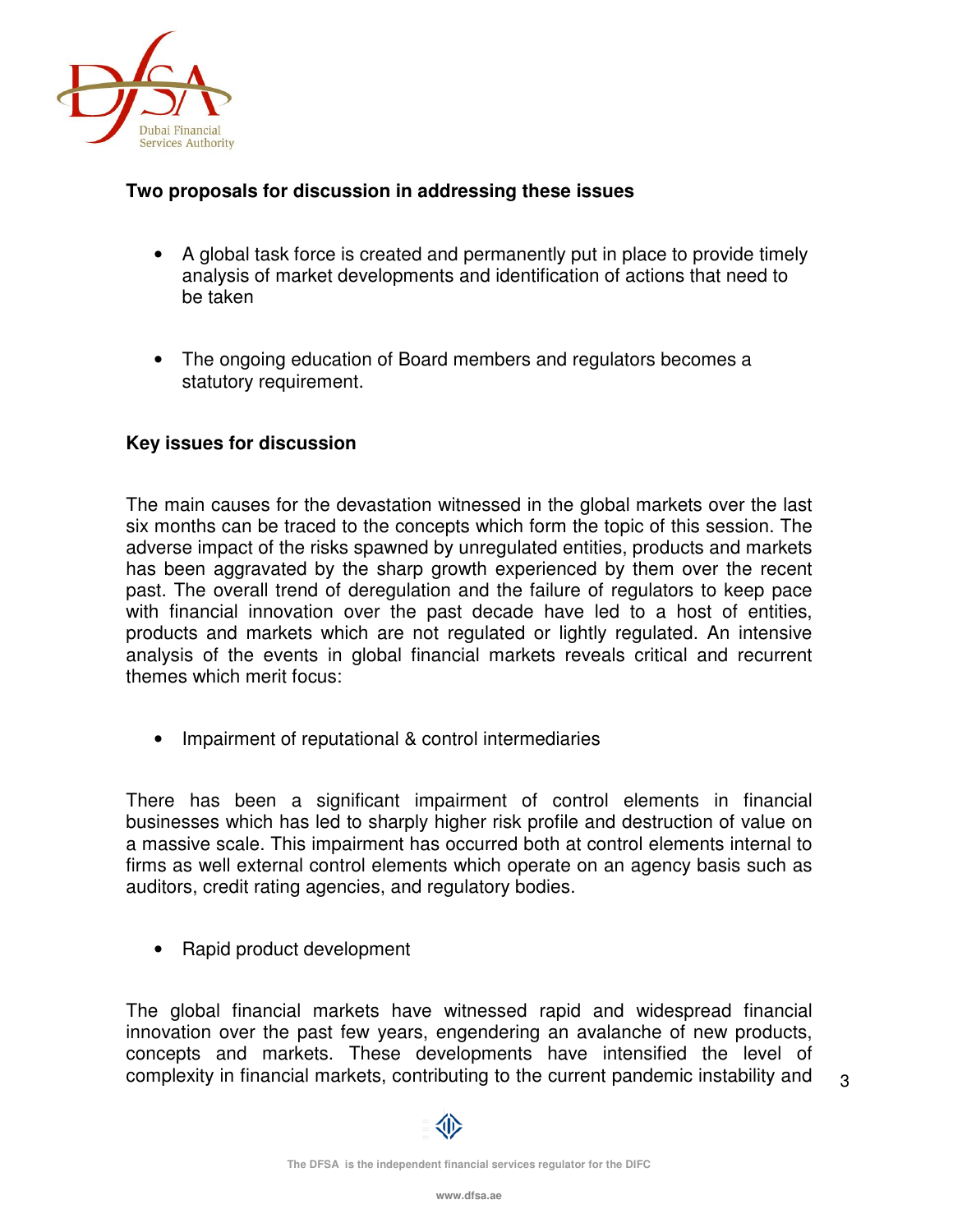

associated serious systemic issues. This rapid development, across jurisdictions has left Boards, risk managers, auditors and regulators in its wake, and has made a viable control environment almost impossible.

Policy makers at the national and supra-national levels are currently considering proposals for addressing the issues related to unregulated aspects of the global financial system. Attempts to outline potential remedial plans to address the issues referred above can be based on the approaches taken by individual firms or by regulators in other segments of international financial system.

#### **Unregulated entities**

In the past, the focus has been predominantly on hedge fund managers and to a lesser degree on private equity investors. Absence of adequate information on unregulated entities has hindered the ability of other market participants and regulators to effectively assess the risk profile of such entities. Because of the rapid growth in their share of the overall market activity, lack of information has also severely limited the overall view on risks in the market place. Excessive use of leverage and widespread use of CDS by various types of market participants, many of whom were unregulated, could not be monitored for lack of credible data. Eventually these trends contributed significantly to the financial instability and manifestation of various stresses in the system.

Previously, many of these entities have enjoyed the relief from "light-touch" regulatory oversight on the basis that they catered to a set of qualified investors capable of taking decisions on their own with little or no need for protection. However, the current financial crisis has exposed a floor in this approach; i.e. that the market impact of such operations merits proper regulatory oversight.

#### **Unregulated products or markets**

Currently, the focus of the debate is OTC products, particularly OTC derivatives. The level of complexity in the OTC derivatives being traded has increased rapidly driven by financial innovation. However, inadequate comprehension of the nature and structure of these OTC derivatives has led to uncertainty about their market impact and inadequate assessment of risks related to these products.

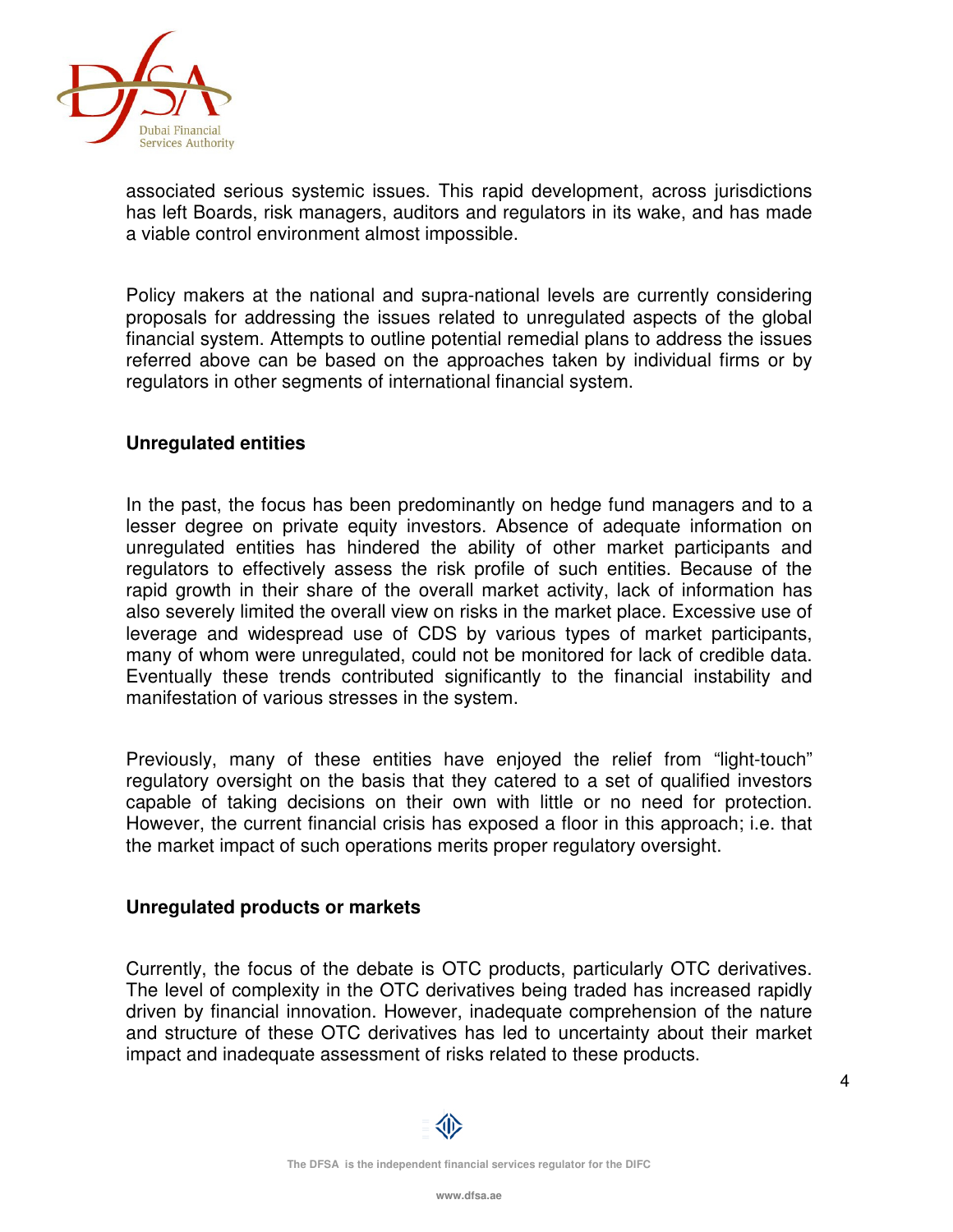

Having considered the nature and the characteristics of unregulated entities, products and markets, the following initiatives are being proposed to address the risks identified.

#### **New Product review Process on a global basis**

To address risks or issues related to financial innovation and the resulting new products, it is imperative that products are subject to an effective review process. Such a review process would provide an opportunity for the relevant market participants and regulators to critically analyse the product or market, identify the risks and consider potential means of mitigating such risks. This would also impose a greater level of responsibility and increased scope for reputational intermediaries to reflect upon the new product being reviewed and to raise potential issues or concerns at an early stage.

The key question would be to ascertain the point at which a new product would necessitate such a review. Considering past history and the importance of the market impact, the threshold for determining the need for such a review should be based on a test of whether a new product or market has started to materially impact the risk-reward paradigm existing in the overall market. This implies the point at which a new product starts having the kind of volumes and participation by various market players that it changes the overall risk-return standards in the market and extant business models.

The proposed review process should be based on a standard framework and carried out on a global scale, probably by supra-national regulatory entities or other multilateral bodies which are mandated to ensure financial stability and market integrity on a global level. The standard framework should aim to review and understand risks involved in new products or financial innovations using a framework based on broader criteria rather than one focused on specific detailed criteria.

The proposed review process should be aimed more at uncovering the risks and operational issues as well as potential market impact. The results of such an exercise would provide the basis for addressing potential risks associated with future growth of the new product. It is expected that this approach would address the risks arising from innovation and ensure orderly development of new products and new markets.

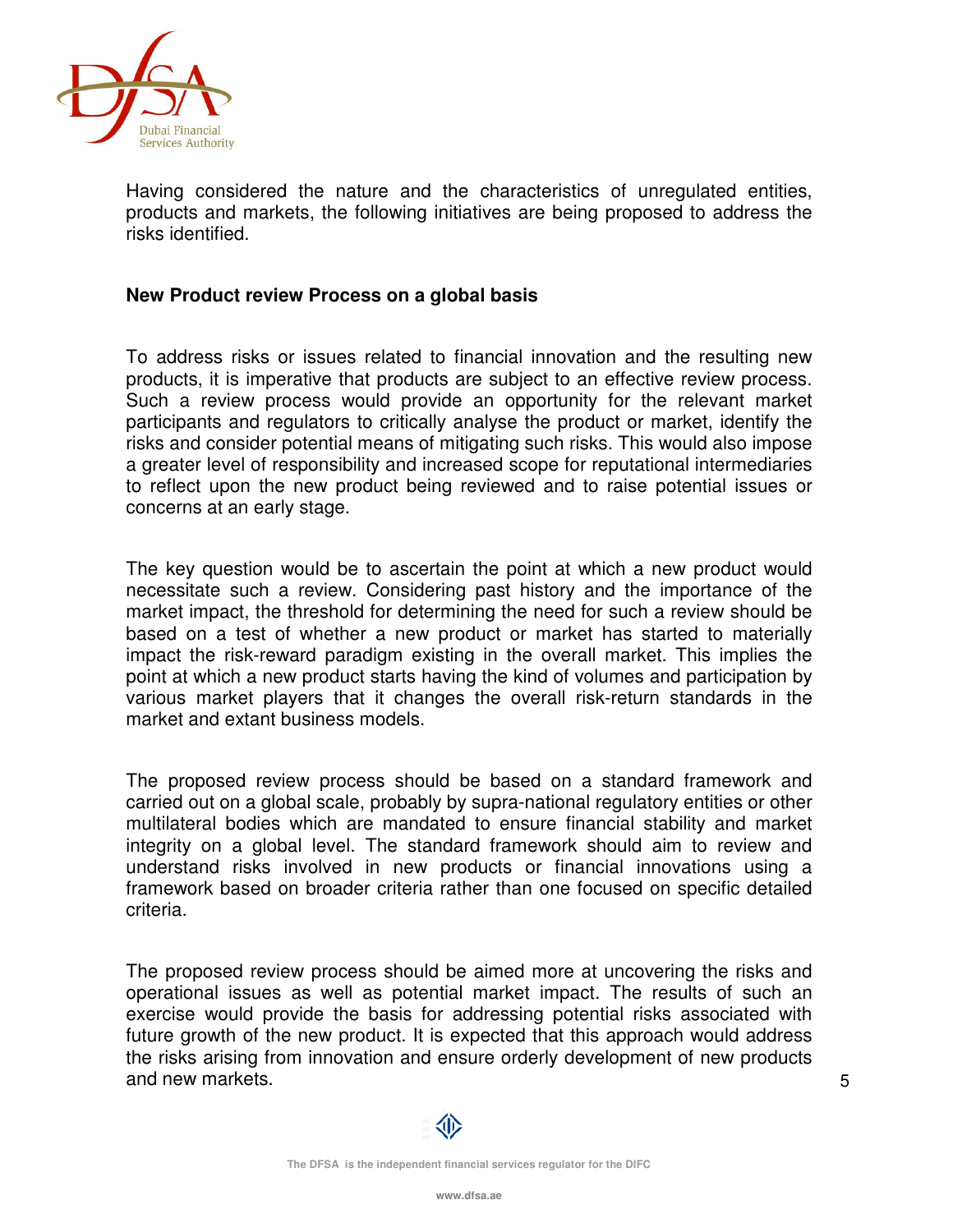

# **Products or markets exempt from regulation**

As referred to above, many entities or products which were exempt from regulation or experienced a light-touch regulation have contributed to the instability of markets, mis-pricing of assets, exaggerated leveraging and other causes for the current crisis.

The application of such exemptions from regulatory oversight need to be critically challenged, particularly if such entities are capable of having a material impact on market integrity or overall risk levels in markets or economies. The past decade has many examples of such light touch products or markets in the growth of CDS markets, hedge funds, OTC derivative markets and Multi-lateral Trading Facilities. Although some of these could have delivered positive benefits to the intended customers, the absence of adequate regulation might have led to the risks that have crystallised in these areas. All market segments or products which could impact integrity of the markets need to be brought under proper levels of regulation.

Regimes like exempt funds or light touch regimes for collective investment schemes can have a significant impact on markets and investors as fully regulated funds, irrespective of the fact that they are targeted at so-called qualified investors. Investments into such vehicles are often tiered and the ultimate investor may not have the risk tolerance which the qualified investor is assumed to possess.

In the past, it has been observed that losses incurred by qualified investors lead to changes in their investment behaviour and adversely affect the overall market sentiment indirectly. This is corroborated by the massive redemptions experienced by hedge funds over the past six months which have contributed to significant market declines and instability.

Bringing such unregulated products or entities under regulatory oversight would impose higher levels of transparency, leading to better assessment of their operations and their impact on systemic risk levels. Regulation of such products cannot be left to voluntary codes of conduct, which are not geared to addressing market stability risks.

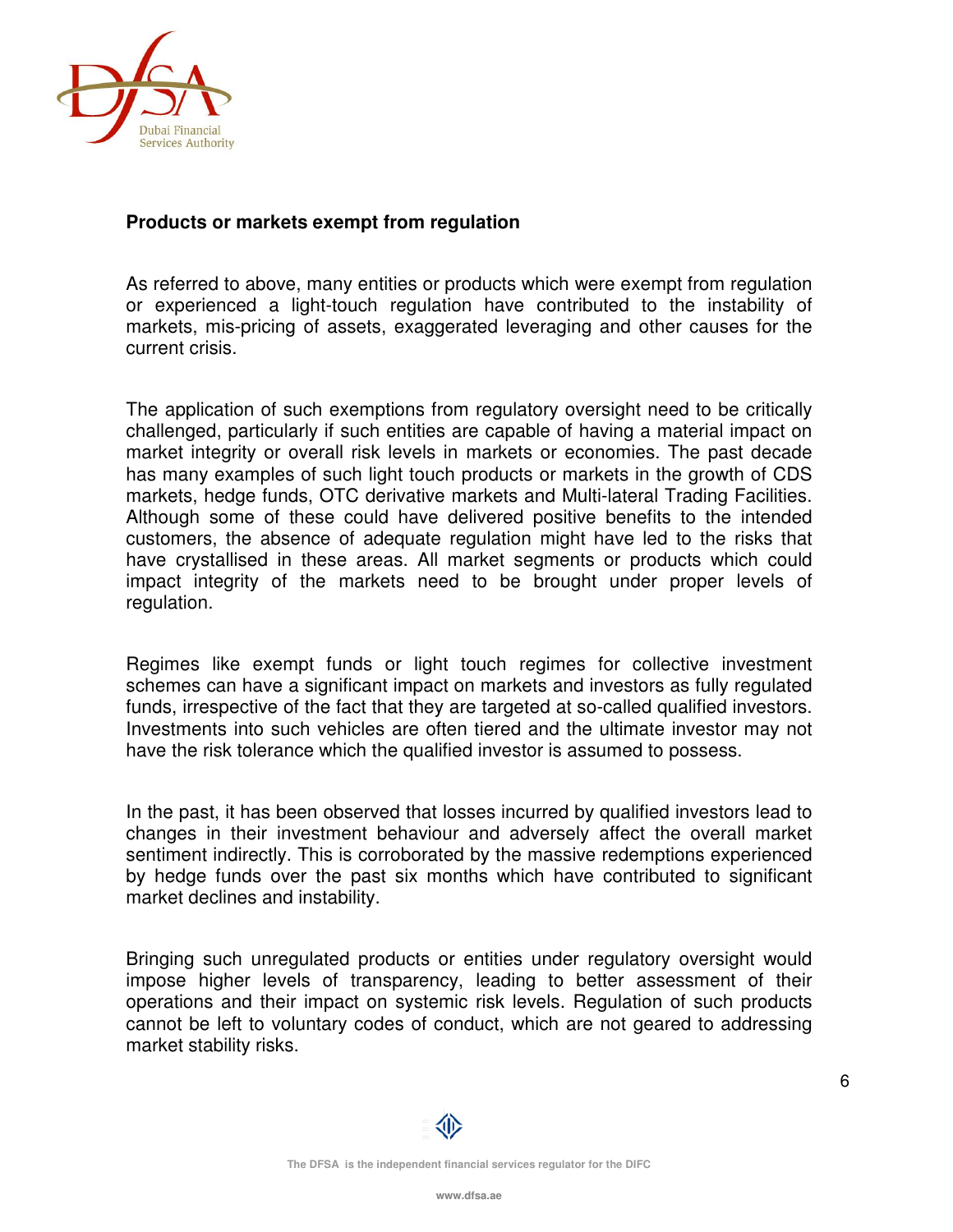

There is also a need to move towards convergence of broad regulatory approaches for the regulation of products with similar risk profiles. The regulatory approaches should be consistent with reference to the market place in which such products are traded, irrespective of the type of investors investing in such products.

# **Need for regulators to understand and monitor the financial risks involved in investment products**

In the past, regulators of securities markets have mostly confined their activity to conduct issues and have not focused on financial risks (credit, market and liquidity risks) carried by securities under their purview, in particular collective investment funds. The regulations currently in force are aimed at disclosure, governance and conduct of business issues. This approach could possibly have been based on the philosophy that the investors in securities markets are wilfully assuming risks and are not being offered any assurance on return of capital, whether implicit or explicit.

This philosophy is weakened in the current scenario wherein the indirect impact of the losses in securities markets have significantly altered the overall pricing of risk and investment behaviour of investors. In addition, the market movements have increasingly affected the banking system and consequently the broad economic system, given the increasing levels of participation of banks in securities markets either directly or indirectly.

Therefore, there is a need to understand and monitor the financial risks carried by similar products, though there is no liability or public policy impact as in the case of deposits offered by a bank. The financial risks of all investment products including those targeted at wholesale or qualified investors need to be understood and monitored as such investors are significant players in many markets and their behaviour could have material impact on the overall risk in such markets.

Monitoring financial risks in all product segments including those like OTC derivatives and hedge funds in the same way as risks in the books of banks are monitored would enable regulators across jurisdictions to get a bigger picture of overall risk levels and emerging trends in risks.